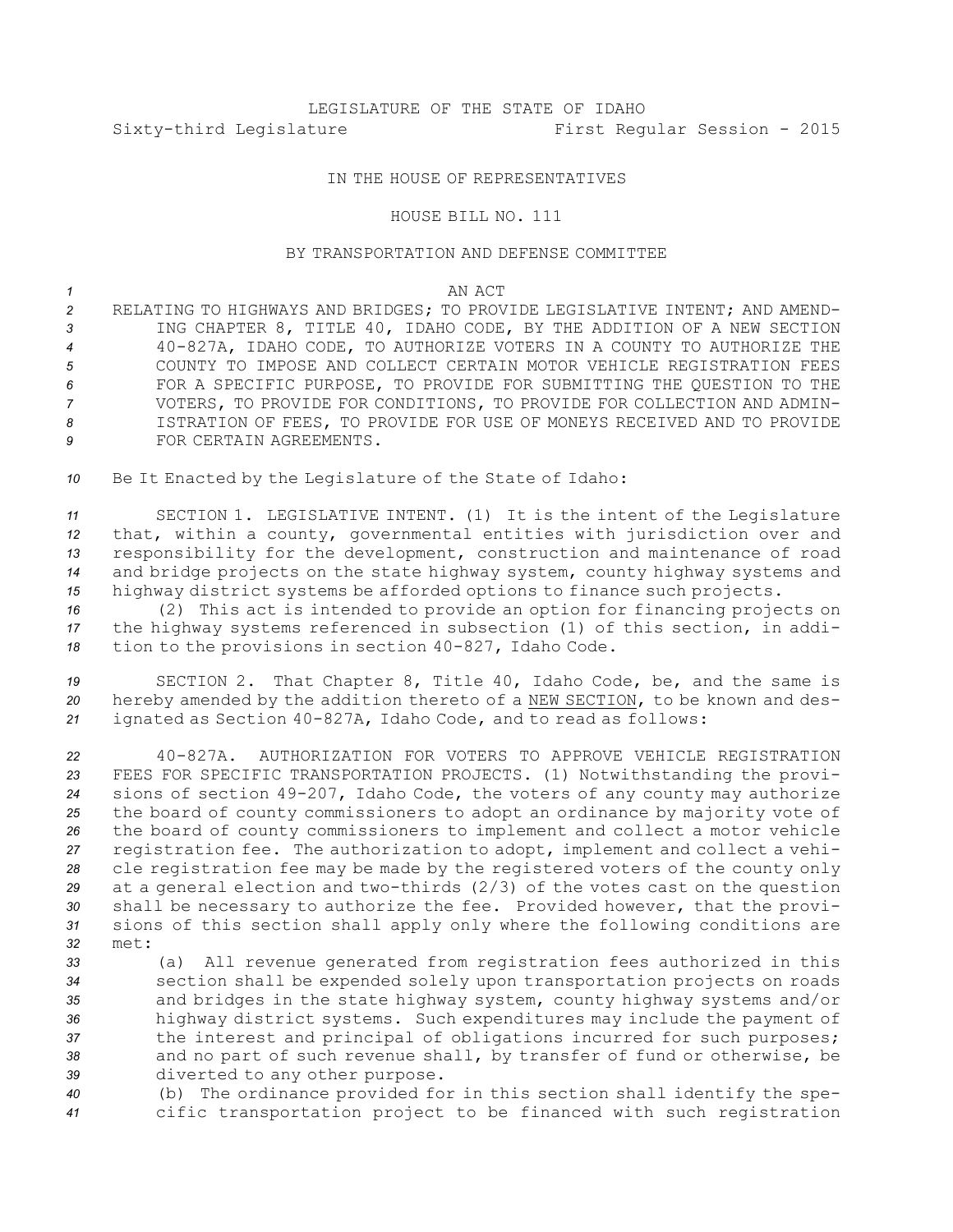*<sup>1</sup>* fees, the estimated total cost of such project including, but not lim-*<sup>2</sup>* ited to, planning, right-of-way acquisition, preliminary engineering *3* and construction.

 (c) Any registration fee imposed pursuant to this section shall be valid only until sufficient revenue has been collected to pay for the estimated cost of the specific transportation project identified in the ordinance provided for in this section. The authorization to imple- ment and collect registration fees provided for in this section shall be null, void and of no legal effect at such time as sufficient revenue to provide for the cost of the specific transportation project has been raised. The relevant board of county commissioners shall certify when sufficient revenue has been collected to pay for the identified trans-portation project.

 (d) In the event moneys generated from registration fees for <sup>a</sup> spe- cific transportation project as provided for in this section remain unexpended upon the completion of such transportation project, such unexpended moneys shall be used by the appropriate governmental entity for maintenance and repairs of said transportation project.

*<sup>19</sup>* (2) In any election, the ordinance submitted to the county voters *20* shall: (a) state the exact rate of the fee; and (b) state the duration of the *21* fee.

*22* No rate shall be increased and no duration shall be extended without the *<sup>23</sup>* approval of the voters, by <sup>a</sup> simple majority of the votes cast.

 An election to approve or disapprove the adoption of <sup>a</sup> vehicle registra- tion fee increase may be called for by the adoption of an ordinance by major- ity vote of the board of county commissioners or shall be called upon <sup>a</sup> re- quest in writing from the governing board of each local governmental entity in the county with jurisdiction and responsibility for state transportation projects or ten percent (10%) or more of the number of qualified voters vot-ing in the last general election in each county commissioner subdistrict.

 (3) Any county adopting an ordinance for <sup>a</sup> vehicle registration fee in- crease shall contract with the department for the collection, distribution and administration of the fee in <sup>a</sup> like manner, and under the definitions and rules for the collection and administration of other registration fees as set forth in chapter 4, title 49, Idaho Code. Each month, following re- ceipt by the department of revenue and taxation from the implementation of <sup>a</sup> vehicle registration fee increase, the department shall remit the same to the county implementing such fee, less <sup>a</sup> deduction for such amount for the department's actual costs for collection and administration of the fee, but not to exceed one and one-half percent (1 1/2%). The increased vehicle reg- istration fee shall not become part of the state highway account or the state highway distribution account.

 (4) Local governmental entities within <sup>a</sup> county with jurisdiction over and responsibility for transportation projects on the county highway system and highway district systems in such county shall use the moneys generated by the increased vehicle registration fee in <sup>a</sup> manner consistent with the provisions of subsection (1) of this section. In using such moneys, local governmental entities may also enter into agreements with the Idaho trans-portation department for transportation projects on the state highway sys-